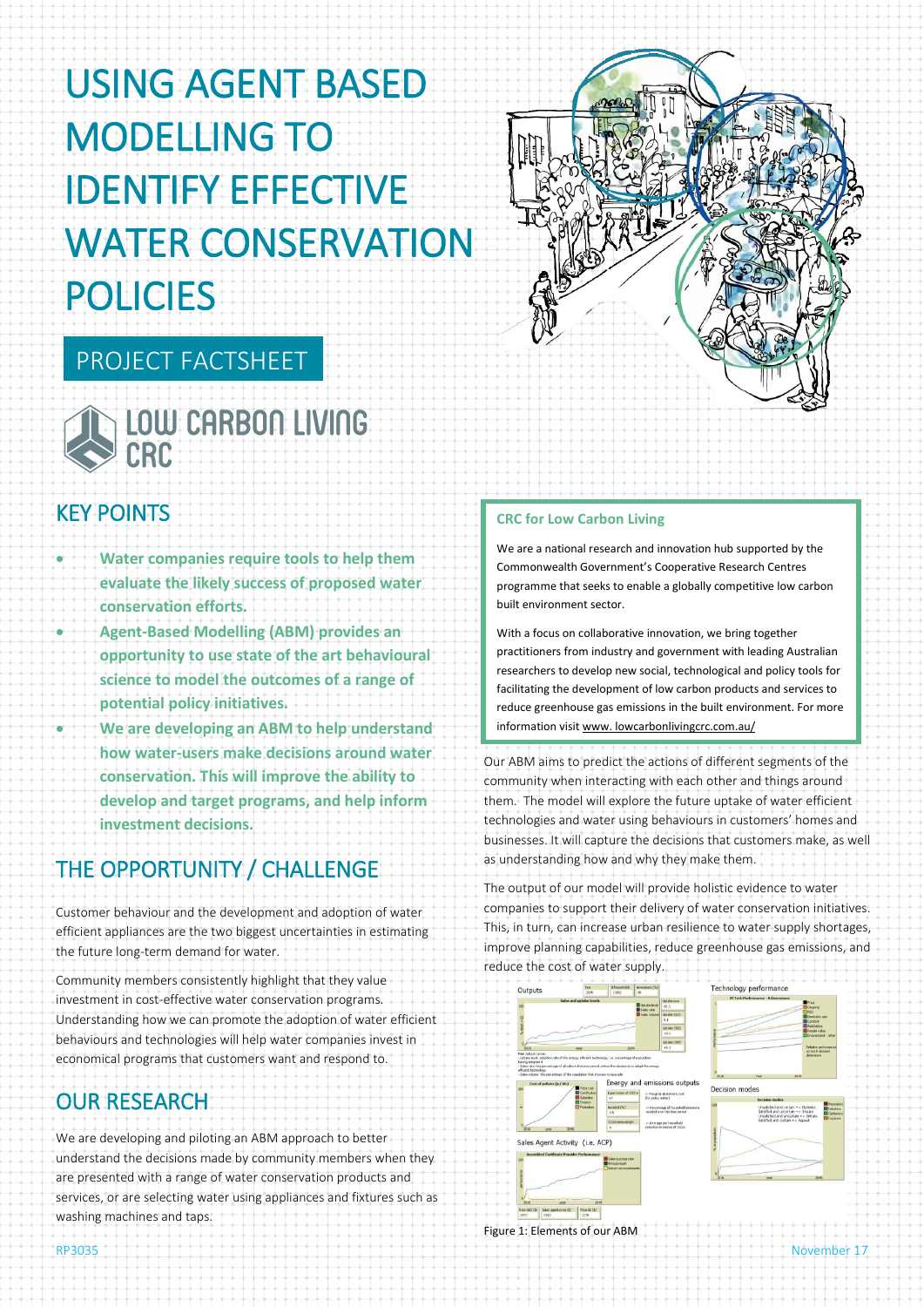## RESEARCH QUESTIONS

We will address the following research questions:

| What influences consumer behaviour in changing patterns<br>of water usage under a range of scenarios? |
|-------------------------------------------------------------------------------------------------------|
| What incentives motivate early adopters to implement<br>new technology solutions?                     |
| How can uptake be accelerated using non-financial<br>interventions?                                   |
| What is the influence of drought conditions and<br>awareness on customer behaviour?                   |
| What groups will make changes that lead to the desired<br>water savings?                              |
| What are the links between water use and energy<br>consumption                                        |
| How can water conservation programs lead to energy and<br>carbon reductions?                          |
|                                                                                                       |

# INTERVENTIONS EXPLORED

We will develop our model using two of Sydney Water's water conservation programs:

#### **WaterFix**

The residential WaterFix program allows customers to choose the type of plumbing service they need to improve water efficiency in the home, providing customers with a choice of services to suit their needs. This service includes replacing showerheads, toilets and taps, and repairing leaks by a qualified plumber.

The program has been successful since its inception in 1999, and will provide a significant amount of data on customer preferences and decision-making for our ABM.

#### Rainwater tank service and maintenance

This project aims to increase the use of existing rainwater tanks by providing repair and maintenance services for customers.

Residential rainwater tanks provide an opportunity to reduce the demand for drinking water on a day-to-day basis. Water from rainwater tanks can be used to water gardens, flush toilets and do clothes washing. However, Sydney Water research has found that many tanks perform below expectations in terms of energy efficiency and in their ability to reliably provide water.

### **OUTCOMES**

Our model seeks to embed into business processes a holistic, customer-driven approach to the evaluation of water conservation programs. It will have utility in relation to the design and development of programs (Figure 2) to funding and acknowledging broader community benefits. It will support the following functions:

- Develop and design of new water conservation related products and services.
- Assess potential opportunities to revisit old and existing programs.
- Provide evidence to support a more holistic evaluation of water conservation programs

Inform the estimation of the future water demand

By assisting water organisations understand how customers may respond to stimuli that could change their water using behaviour, we expect that our research will contribute to:

- Proactive management of future water demands by embedding water conservation in day-to-day business
- **Increased resilience to droughts and other supply shortages** through water conservation
- Combatting ineffective spending on water conservation projects for crisis management
	- Improving long-term demand forecasting
- Avoiding expenditure on additional supply options through the management of peak and average demands.



Figure 2: Development and design process

## TIMELINE

The pilot project was initiated in 2017 will be completed in 2018.

# PROJECT TEAM

This is a collaborative project between CSIRO and Sydney Water as part of the Low Carbon Living Cooperative Research Council (CRC), which builds on world-leading research in the energy efficiency sector.

Project leader: Magnus Moglia, CSIRO Land and Water

Team: Stephen Cook and Sorada Tapsuwan (CSIRO), Marcia Dawson, Jonathan Dixon, Bronwyn Cameron, Andre Boerema (Sydney Water).

# AUTHOR(S)

Magnus Moglia, Project Leader, CSIRO Land and Water & Marcia Dawson, Jonathan Dixon, Bronwyn Cameron , Sydney Water

### FURTHER INFORMATION

For more information about this project, please contact: CRC For Low Carbon Living E: s.summerhayes@unsw.edu.au T: +61 2 9385 0394 W: lowcarbonlivingcrc.com.au